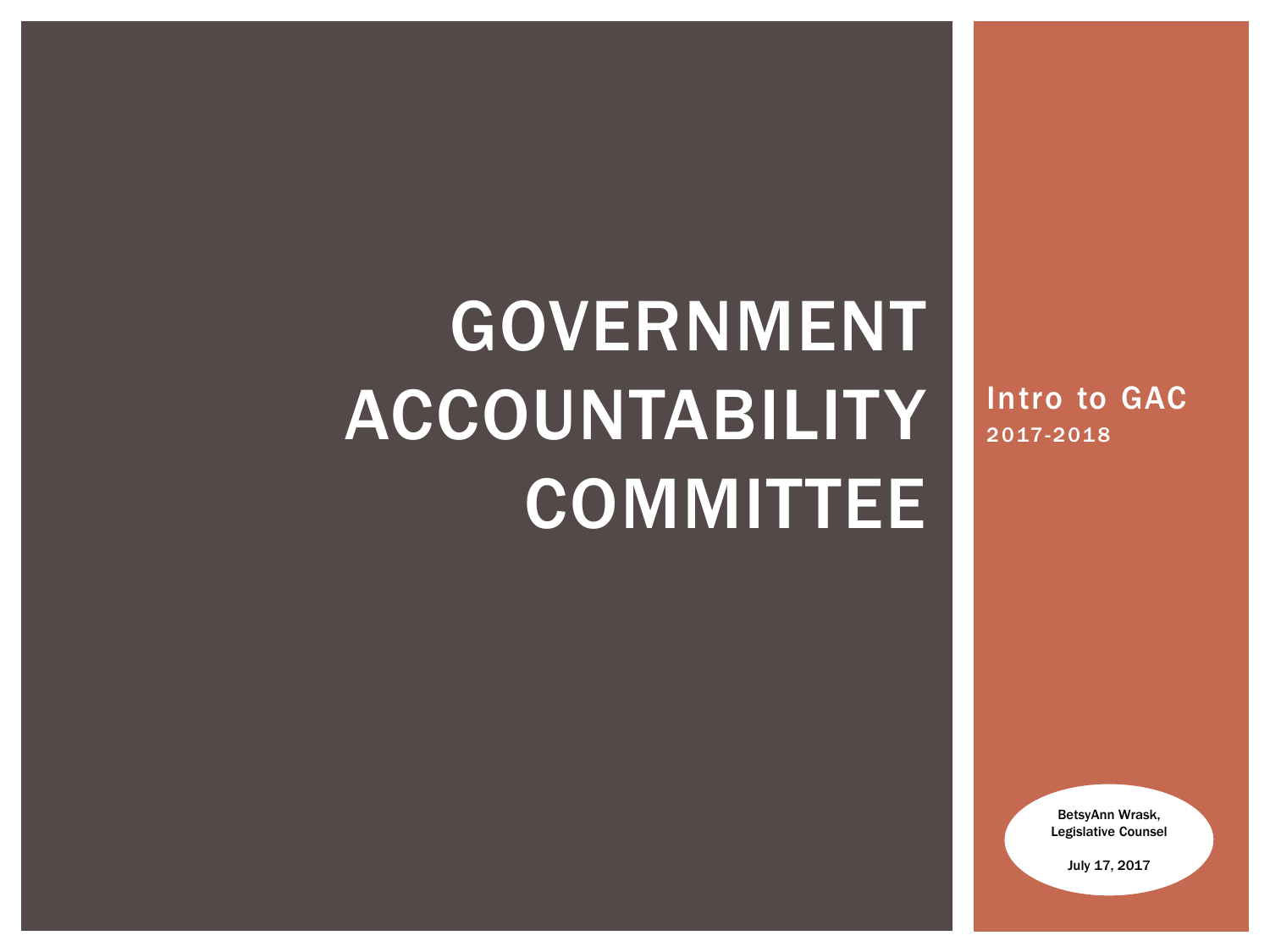### ISSUES TO REVIEW

### **GAC charge**

### **Overview of Results-Based Accountability**

- **Population Level**
- **Program Level**
- **GAC's ongoing work**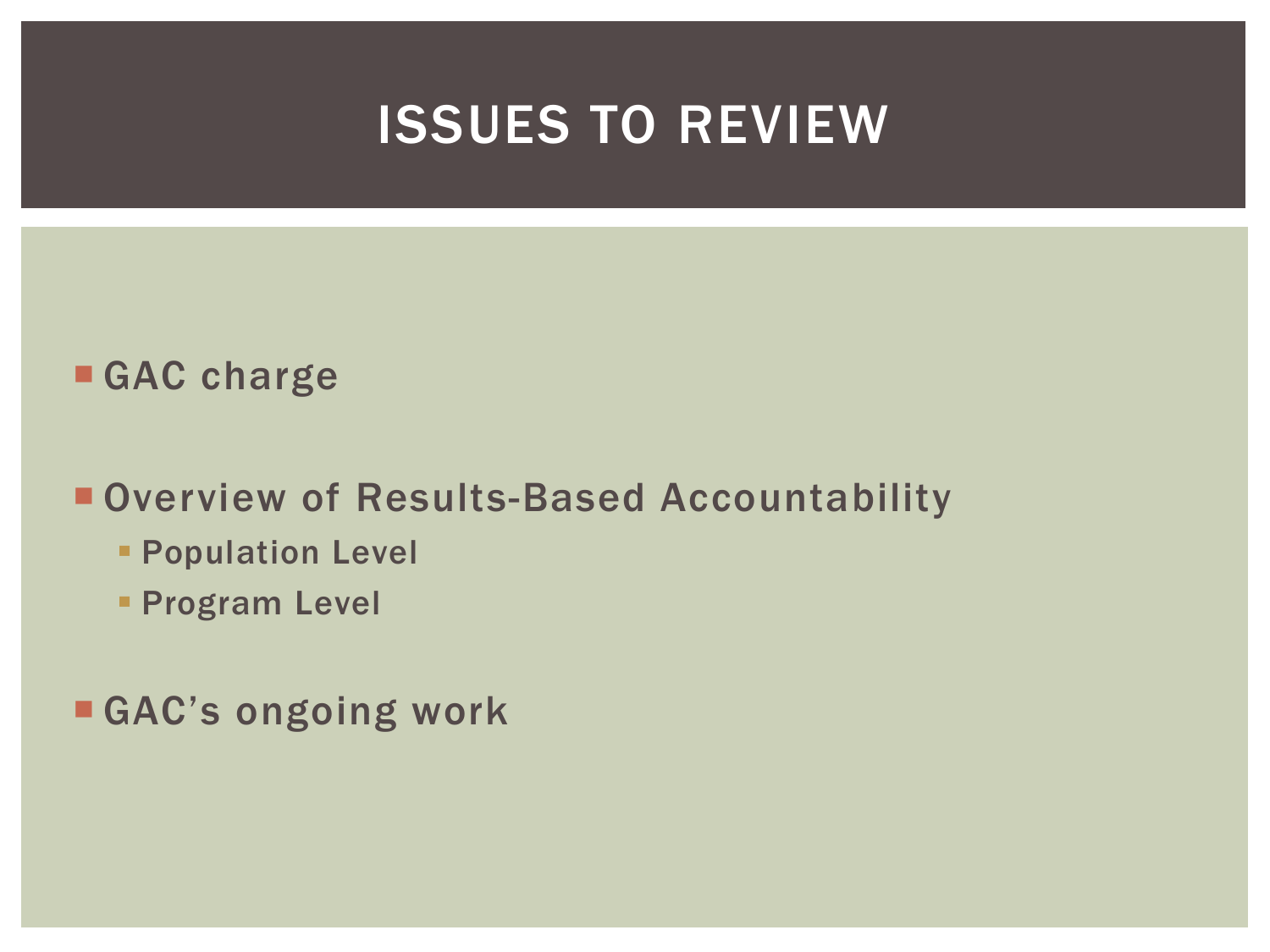# GAC CHARGE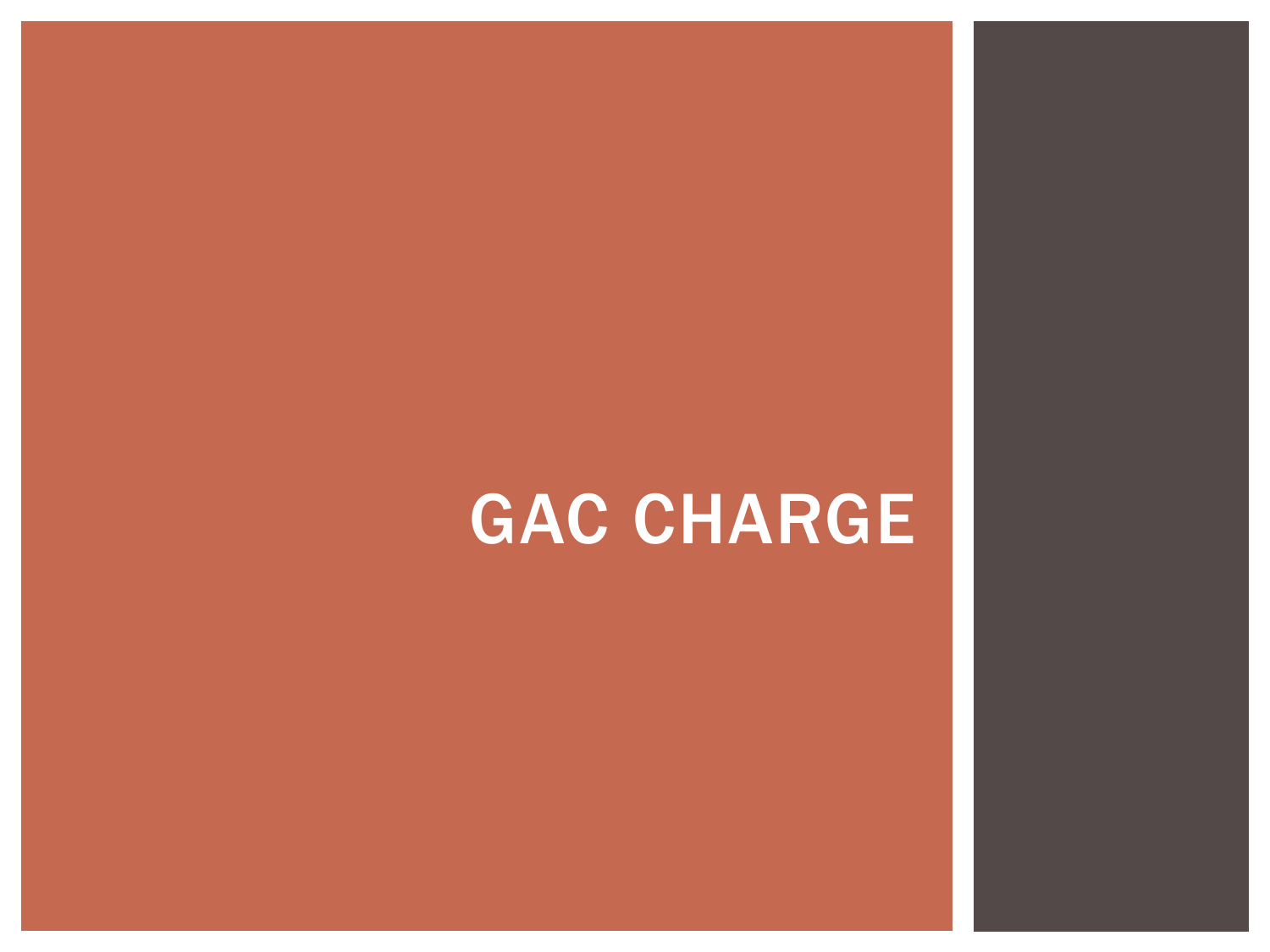

- GAC established in [2 V.S.A. §](http://legislature.vermont.gov/statutes/section/02/028/00970) [970](http://legislature.vermont.gov/statutes/section/02/028/00970)
	- (a): "The Committee shall recommend mechanisms for State government to be more forward-thinking, strategic, and responsive to the long-term needs of Vermonters."
- GAC has focused on how using *Results-Based Accountability (RBA)* can demonstrate to Vermonters how the State is using taxpayer dollars, and what Vermonters are getting in return
- **RBA involves setting goals and collecting and analyzing data over time to** demonstrate results in achieving those goals
	- **The State can then identify what it is doing that is working well, and also, what areas** need improvement
	- *Population Level*: Analyze State's progress in reaching its population-level OUTCOMES using INDICATORS
	- *Program Level* : Analyze RESULTS of State programs using PERFORMANCE MEASURES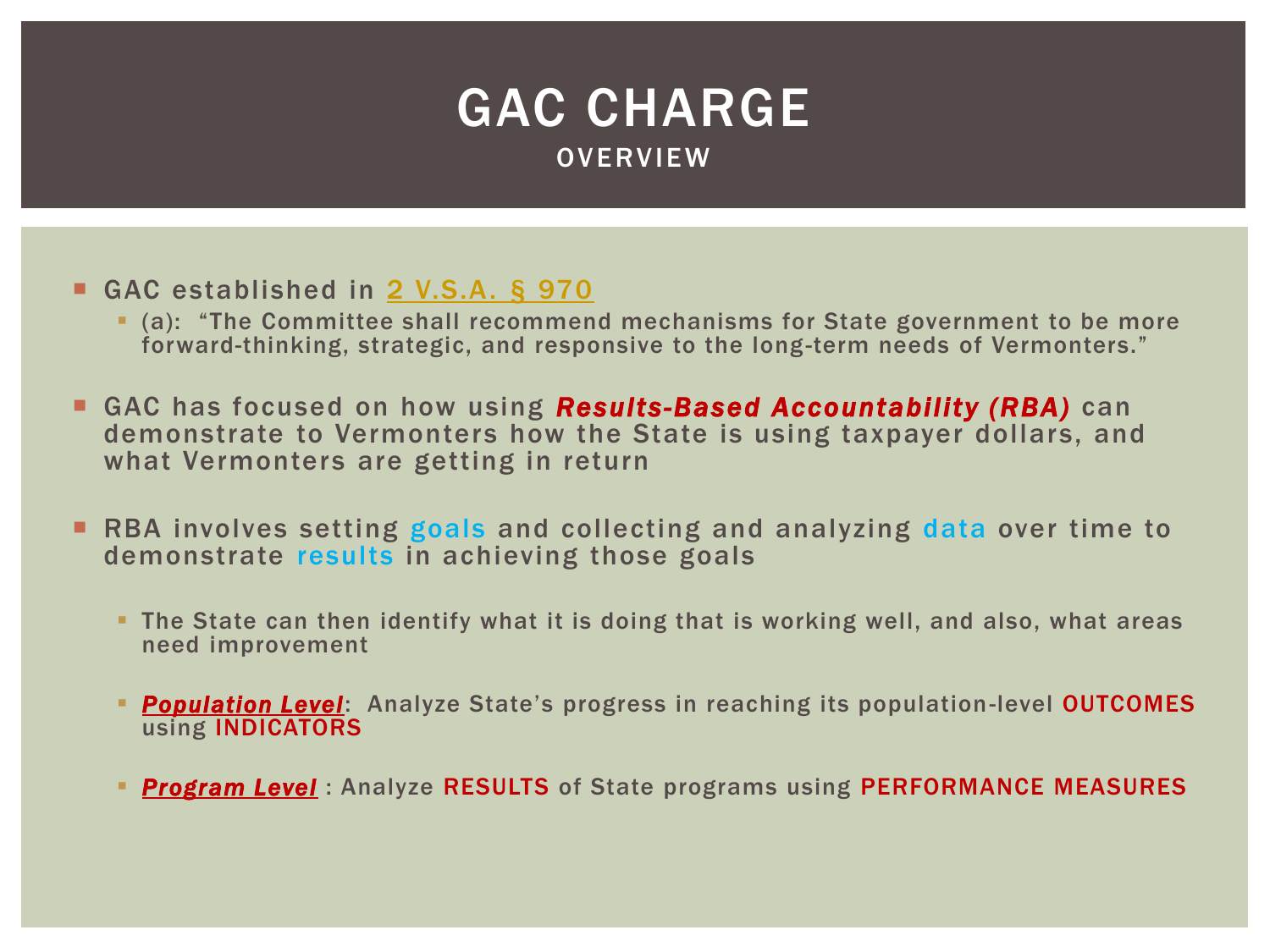### GAC CHARGE SPECIFIC DUTIES UNDER 2 V.S.A. § 970(a)

- $(1)$  Propose areas for the review of statutory mandates for public services that may result in service duplication and to review the alignment of financial and staff resources required to carry out those mandates.
- (2) Review the legislative process for the creation and elimination of programs and make recommendations for enhancements to the process that support greater long-range planning and responsiveness to the needs of Vermonters.
- (3) Recommend strategies and tools that permit all branches of State government to prioritize the investment of federal, State, and local resources in programs that respond to the needs of the citizens of Vermont in a collaborative, cost-effective, and efficient manner. Pursuant to those strategies and tools, functions that are not critical to an agency or department mission may be recommended for combination or elimination, while other functions may be optimized .
- (4) [Repealed.]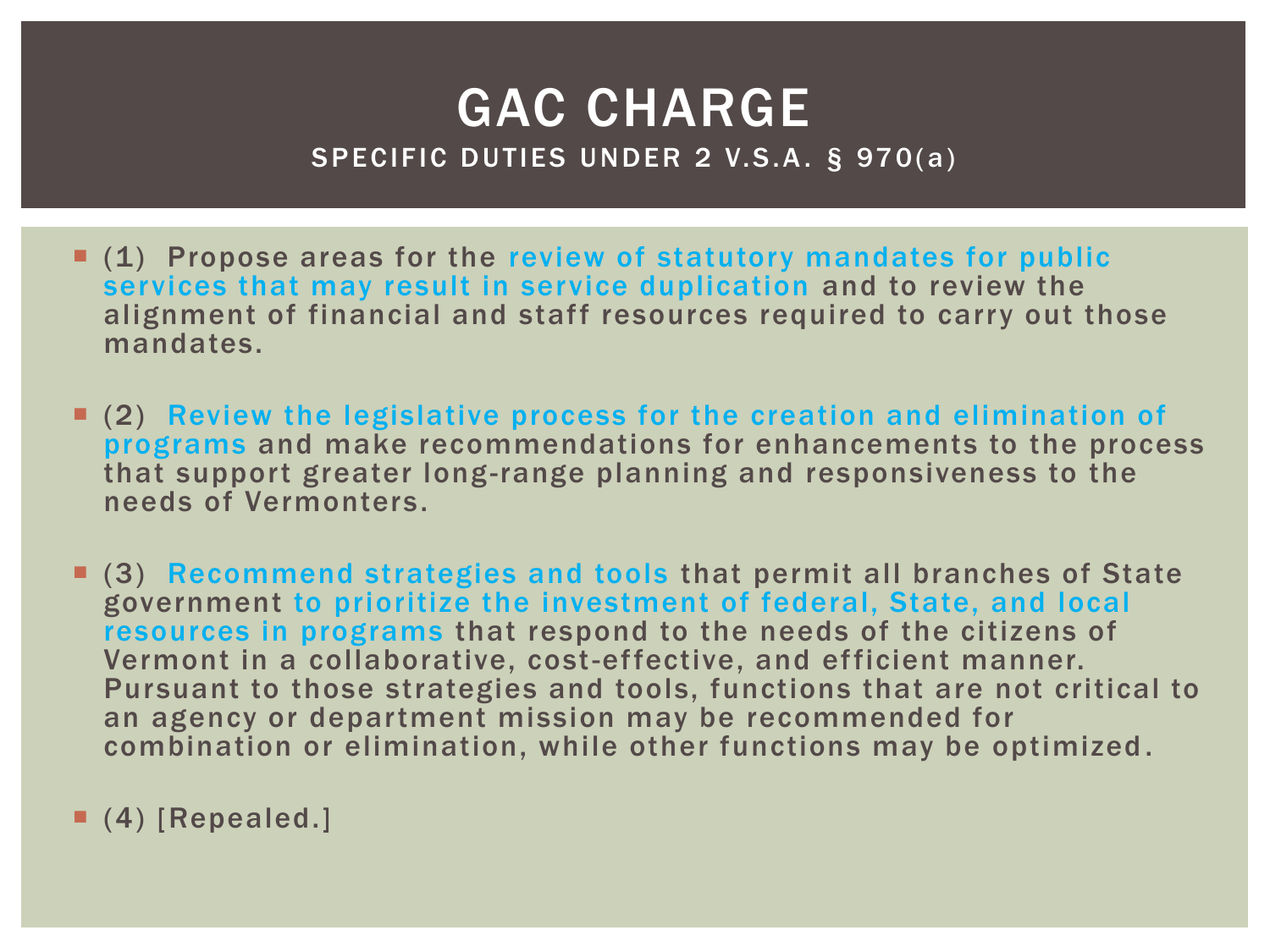### GAC CHARGE SPECIFIC DUTIES UNDER 2 V.S.A. § 970(a) (cont.)

- (5) Determine that data-based program-level performance measures that demonstrate program results have been adopted for the programs in each agency and department.
- (6) Determine whether each agency and depar tment is taking actions to achieve the population-level outcomes set forth in 3 V.S.A. § 2311 that are relevant to that agency or department, as shown by the manner in which the agency's or department's programlevel performance measures inform population-level indicators.
- (7) Ensure that the report set forth in 3 V.S.A. § 2311 regarding population-level outcomes and indicators and each agency's or department's program-level performance measures are transparent and readily accessible to the public via electronic publication .
- **•** (8) Assess the effectiveness of population-level indicators in measuring progress in achieving population-level outcomes, and annually review population-level indicators in the context of new data development.
- (9) Approve the addition, amendment, or elimination of population -level indicator s in accordance with 3 V.S.A . § 2311(c ).
- (10) [Repealed.]
- (11) Assess whether and how the State of Vermont should provide funds to nonprofit organizations, including whether grants to or contracts with nonprofit organizations should require results-based accountability.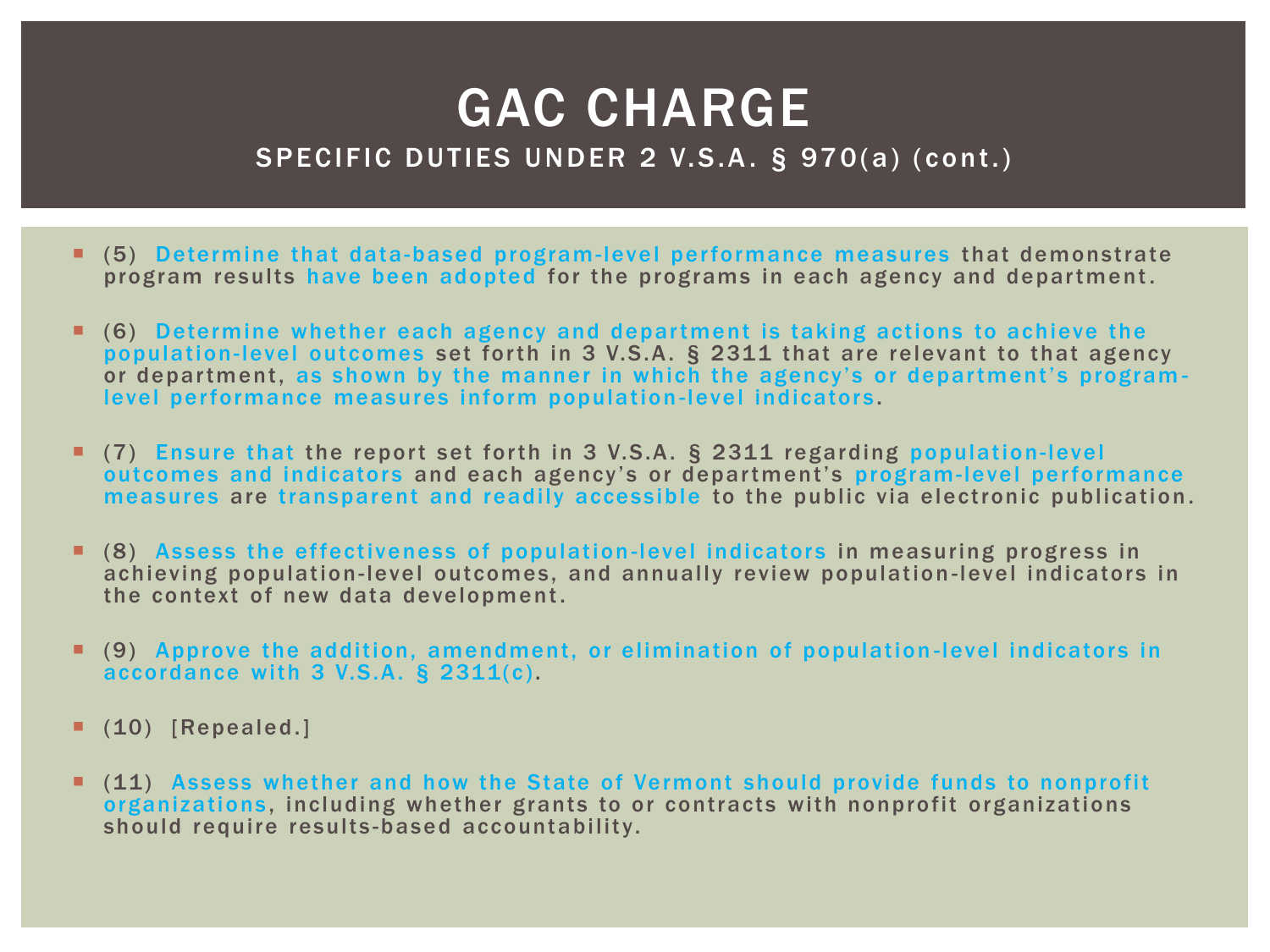### GAC CHARGE (2 V.S.A. § 970; MISC.)

 $\blacksquare$  (b)(1) The membership of the Committee shall be appointed each biennial session of the General Assembly. The Committee shall comprise eight members :

- (2) The Chief Performance Officer shall serve as a nonvoting liaison to the Committee.
- (c) The Committee shall elect two co -chairs from among its members and shall adopt rules of procedure. The Co-Chairs shall be a House and a Senate member. The Committee shall keep minutes of its meetings and maintain a file thereof. A quorum shall consist of five members.
- I (d) During the legislative session, the Committee shall meet at the call of the Co-Chairs. When the General Assembly is not in session, the Committee may meet monthly at the call of the Co-Chairs and may meet more often subject to the approval of the Speaker of the House and the President Pro Tempore of the Senate.
- (e) For attendance at a meeting when the General Assembly is not in session, legislative members of the Committee shall be entitled to compensation for services and reimbursement of expenses as provided under section 406 of this title.
- **If (f)** The staff services of the Joint Fiscal Office and the Office of the Legislative Council shall be available to the Committee.
- $(g)$  At least annually, by January 15, the Committee shall report its activities, together with recommendations, if any, to the General Assembly. The report shall be in brief summary form.

<sup>\*\*\*</sup>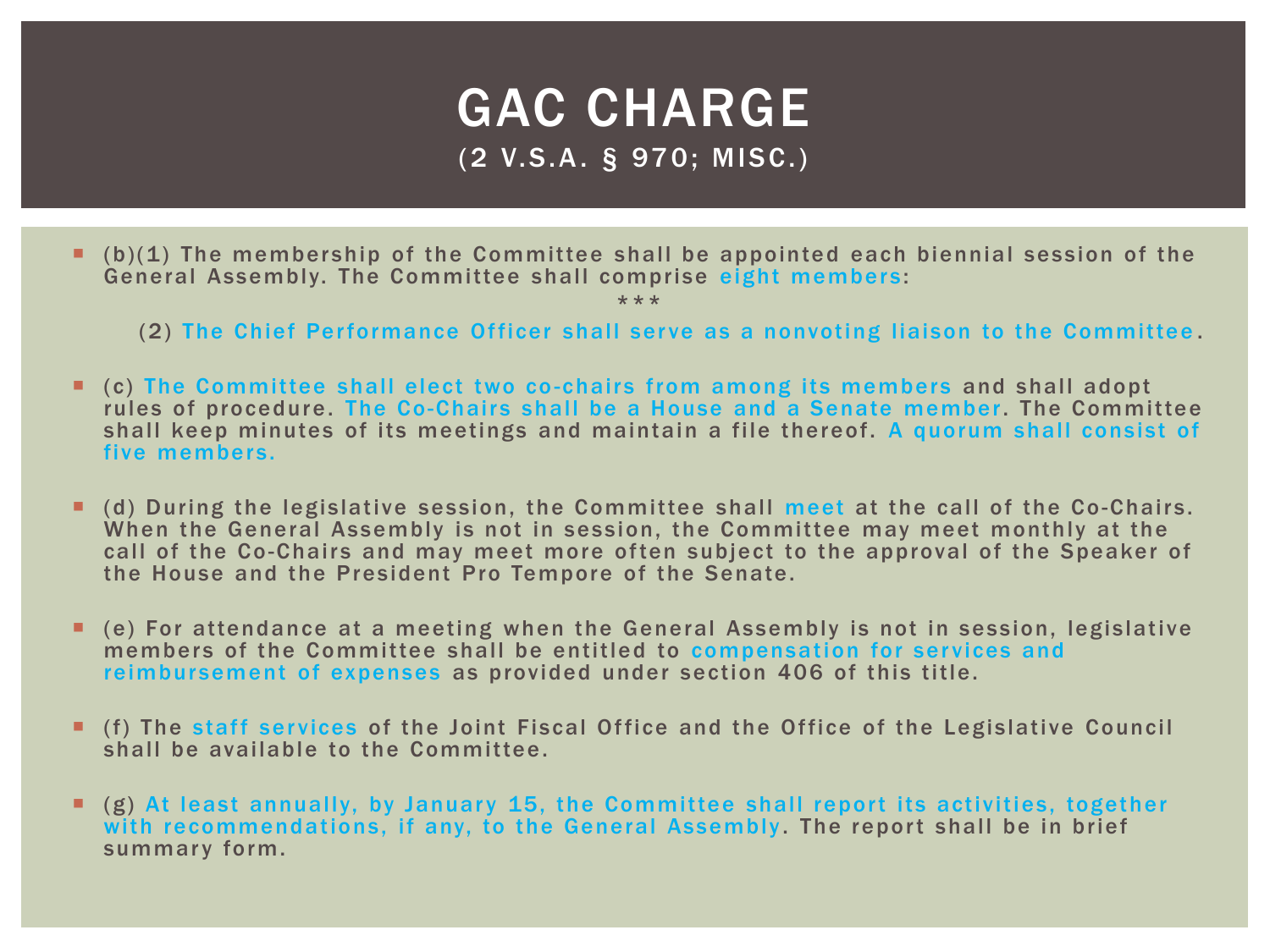# OVERVIEW OF RBA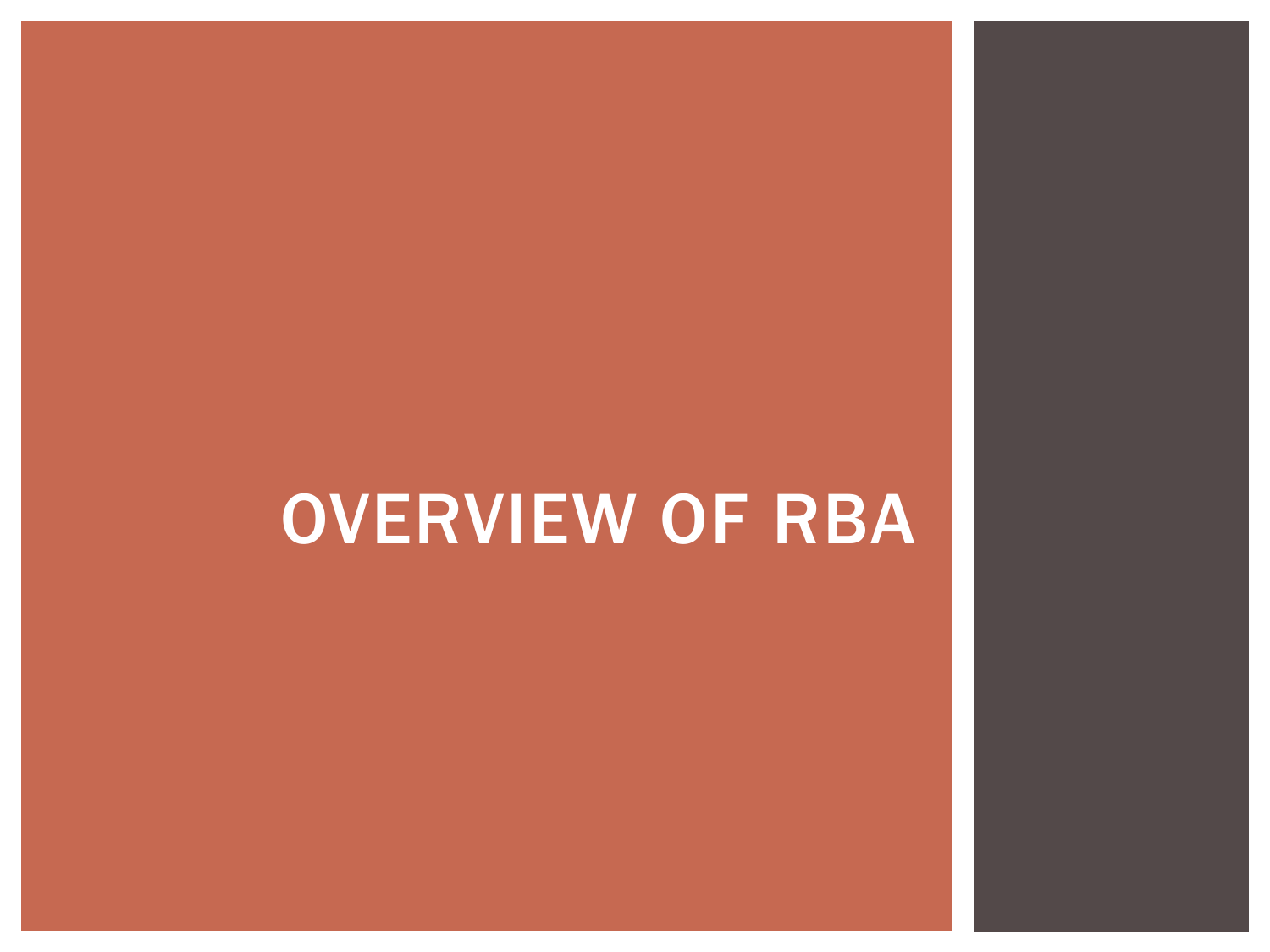### OVERVIEW OF RBA POPULATION LEVEL

Use of RBA on the Population Level

- State Outcomes Report; [3 V.S.A. § 2311](http://legislature.vermont.gov/statutes/section/03/045/02311):
	- **Establishes 10 population-level quality of life OUTCOMES** 
		- Ex.: "Vermonters are healthy"
	- Provides a process for GAC to approve INDICATORS, which are *data* intended to demonstrate the State's progress in reaching the outcomes
		- Ex.: % of adults who smoke cigarettes is one of 13 indicators for the "Vermonters are healthy" outcome
	- Requires the Chief Performance Officer (CPO) to annually submit a *State Outcomes Report* on these outcomes and indicators
	- [2016 State Outcomes Report](http://spotlight.vermont.gov/sites/spotlight/files/documents/Outcomes_Indicators_2016_FINAL.pdf)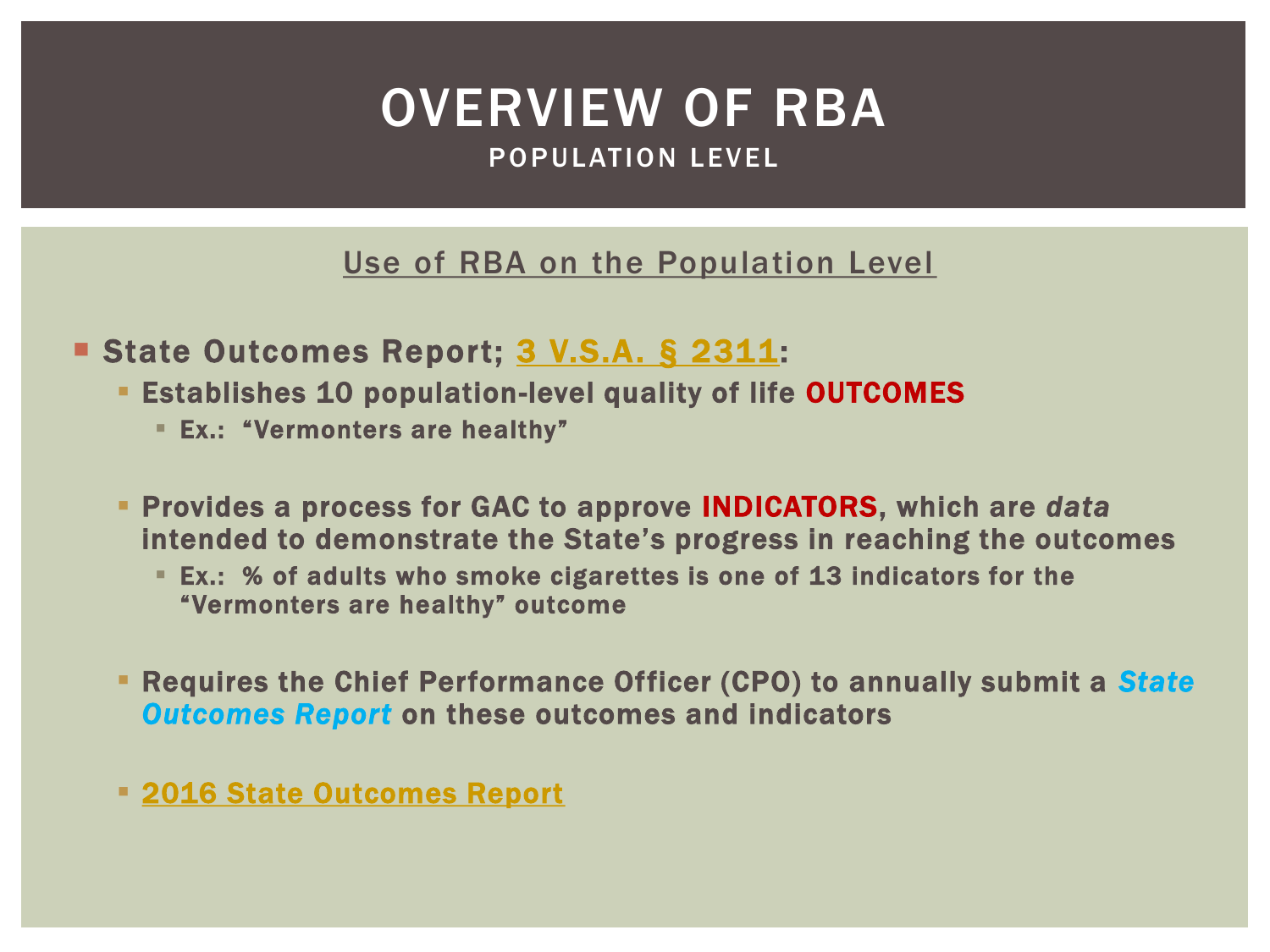### OVERVIEW OF RBA PROGRAM LEVEL

Use of RBA on the Program Level

- **E** Measure the RESULTS of State programs using PERFORMANCE MEASURES (data)
- Programmatic Performance Measure Budget; [32 V.S.A. §](http://legislature.vermont.gov/statutes/section/32/005/00307) [207\(c\)\(2\)](http://legislature.vermont.gov/statutes/section/32/005/00307):
	- Requires the Governor to submit with his/her proposed budget "a description of program performance measures used to demonstrate output and results."
	- Ex.: The Agency of Agriculture's Mosquito Control Program established "number of mosquitos collected & identified" as a *performance measure*, with the *result* being 92,193 for FY17, and a *target* of 100,000 established for FY18
	- **[FY18 Programmatic Performance Measure Budget Report](http://spotlight.vermont.gov/sites/spotlight/files/Performance/FY2018_ProgBudRpt_FINAL.pdf)**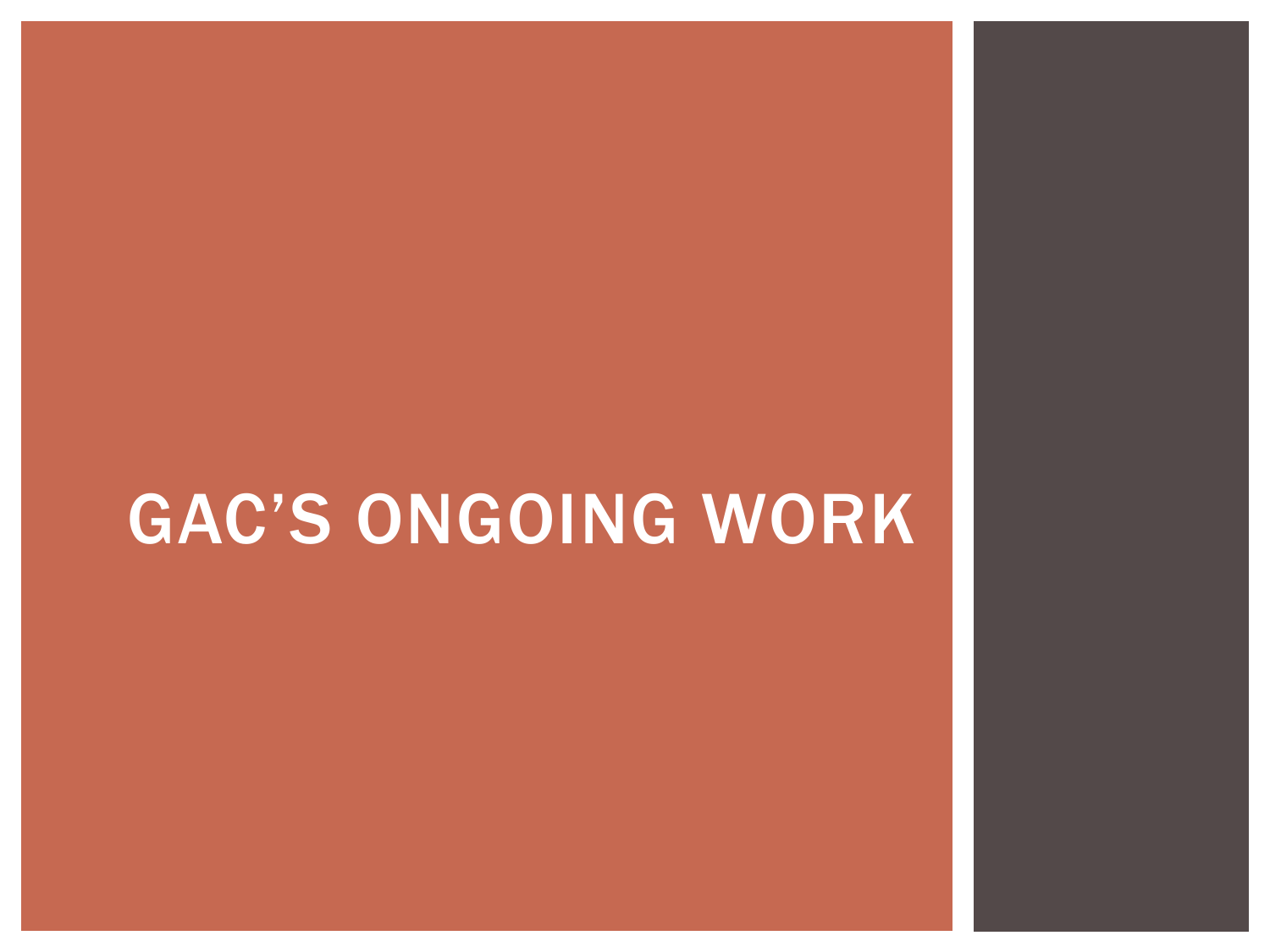ESTABLISHING THE RIGHT INDICATORS! (GOAL IS 3-5 INDICATORS/OUTCOME)

#### Current Outcomes and Indicators

**Outcomes** are as amended by [2017, No. 6](http://legislature.vermont.gov/assets/Documents/2018/Docs/ACTS/ACT006/ACT006 As Enacted.pdf)

- Outcomes are set forth in [3 V.S.A. §](http://legislature.vermont.gov/statutes/section/03/045/02311) [2311\(b\)](http://legislature.vermont.gov/statutes/section/03/045/02311) and therefore must be amended via legislation
- **Indicators** are as last approved by GAC on Oct. 5, 2016
	- Indicators are not set forth in statute; there is a more informal process to revise them
	- The original list of indicators was established via [2014, No. 186, Sec. 3](http://legislature.vermont.gov/assets/Documents/2014/Docs/ACTS/ACT186/ACT186 As Enacted.pdf)
	- $\blacksquare$  Via [3 V.S.A. §](http://legislature.vermont.gov/statutes/section/03/045/02311) [2311\(c\):](http://legislature.vermont.gov/statutes/section/03/045/02311)
		- Annually, by March 1, a committee of jurisdiction over an outcome or the CPO may submit to the GAC a request that an indicator be revised
		- If the GAC approves that request, the CPO will report on the revised indicator in the next State Outcomes Report
	- GAC has a goal of 3-5 indicators per outcome
	- An indicator should have the following powers:
		- *Communication power*: Communicates to a broad and diverse audience
		- *Proxy power*: Says something of central importance about the desired result
		- *Data power*: Data is timely, reliable, and consistent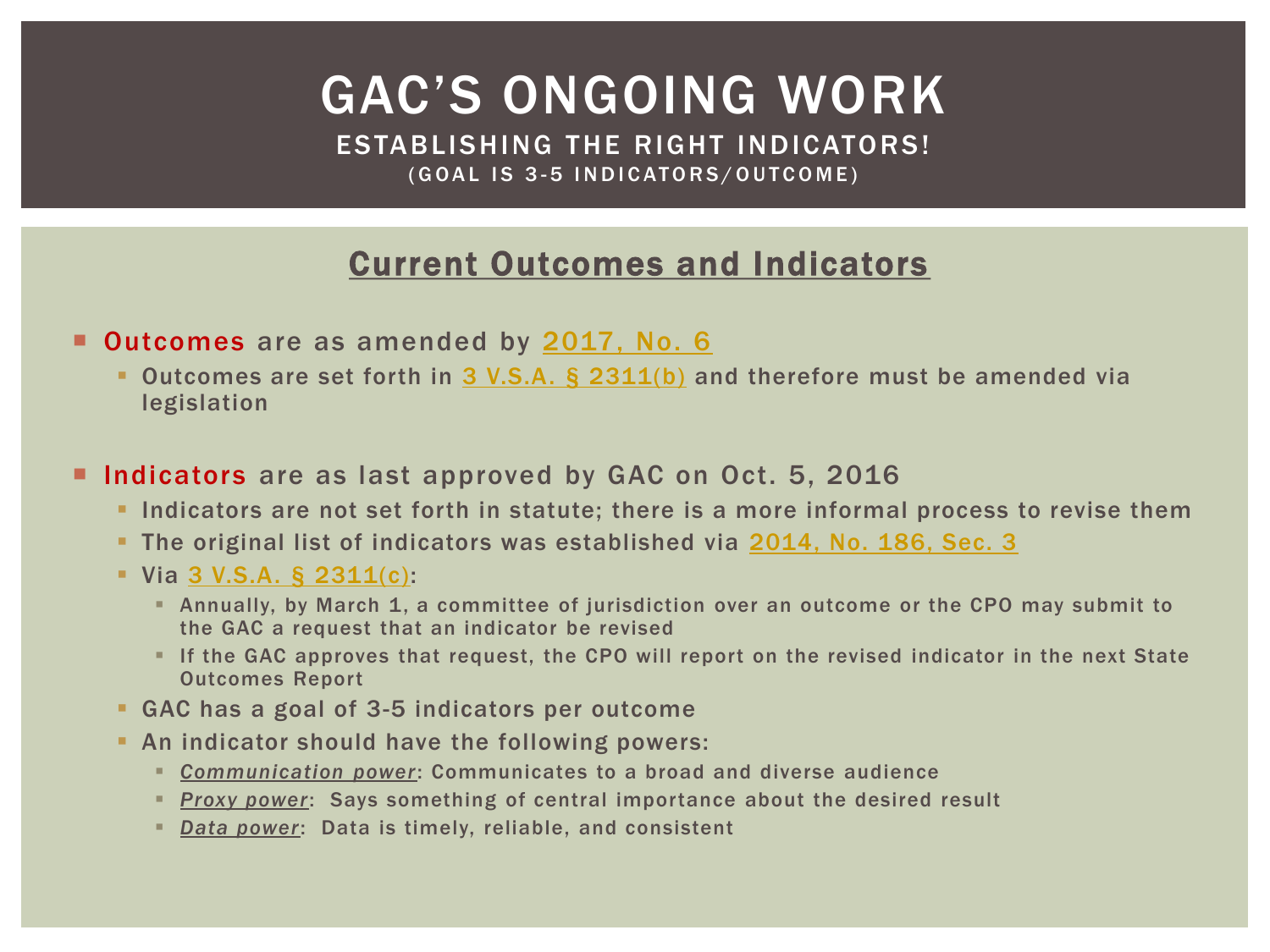ESTABLISHING THE RIGHT INDICATORS! (GOAL IS 3-5 INDICATORS/OUTCOME)

#### Current Outcomes and Indicators (cont.)

#### (1) Vermont has a prosperous economy.

- (A) percent or rate per 1,000 jobs of nonpublic sector employment;
- (B) median household income;
- (C) median house price;
- (D) rate of resident unemployment per 1,000 residents;
- (E) annualized unemployment rate;
- (F) average wage;
- (G) percent of population living below the federal poverty level and below 200% of the federal poverty level (children, adults, people with disabilities of working age, and adults over age 65);
- (H) gross domestic product;
- (I) gross domestic product per capita;
- (J) increase in gross working lands income over previous year, for grantees of Working Lands Program;
- (K) percent of total farm sales;
- (L) percent of fruit and vegetable farms by sales outlet; and
- (M) number of farmers' markets.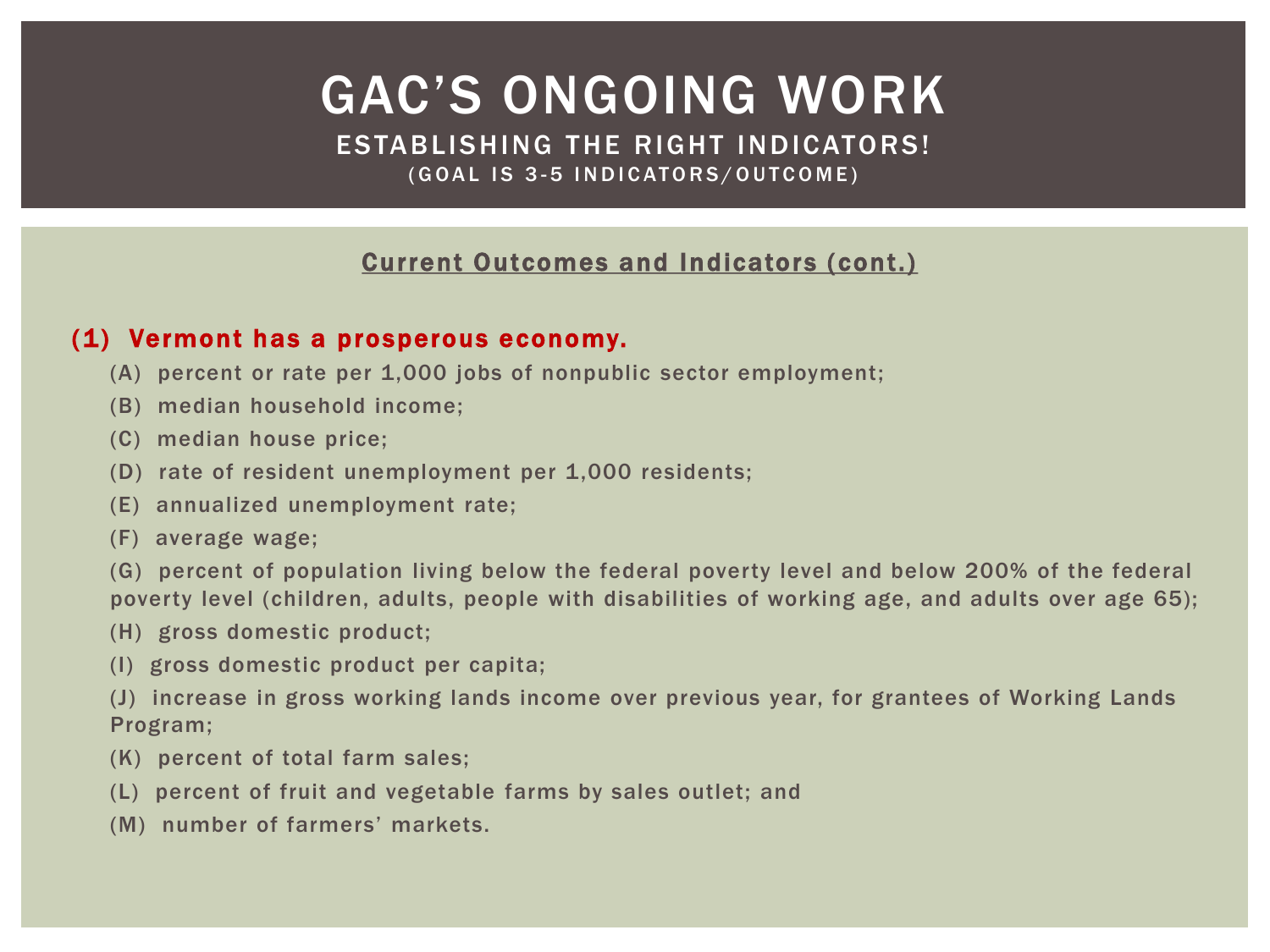ESTABLISHING THE RIGHT INDICATORS! (GOAL IS 3-5 INDICATORS/OUTCOME)

#### Current Outcomes and Indicators (cont.)

#### (2) Vermonters are healthy.

- (A) percent of adults 20 years of age and older who are obese;
- (B) percent of adults who smoke cigarettes;
- (C) percent of Vermonters age 65 and older who drink alcohol at a level of risk;
- (D) percent of persons age 12 and older who need and do not receive alcohol treatment;

(E) percent of persons age 12 and older who need and do not receive treatment for illicit drug use;

(F) percent of persons age 12 and older who misused a prescription pain reliever in the past year;

- (G) number of persons who are homeless (adults and children);
- (H) percent of adults age 18–64 with health insurance;
- (I) percent of children age 17 and younger with health insurance;
- (J) rate of suicide per 100,000 Vermonters;
- (K) fall-related deaths per 100,000 adults age 65 and older;
- (L) percent of adults with any mental health condition receiving treatment; and
- (M) number of Vermont food recall incidents.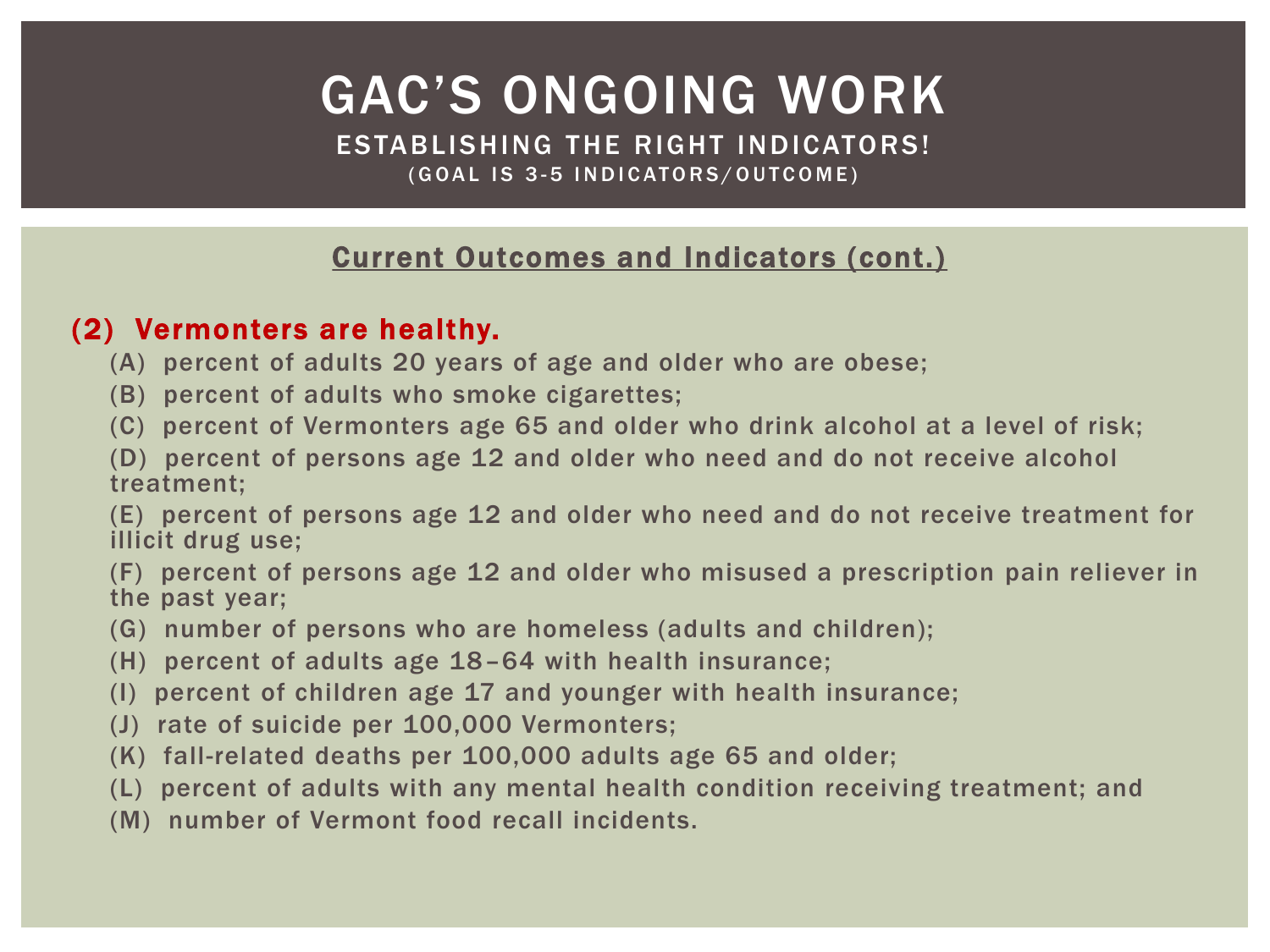ESTABLISHING THE RIGHT INDICATORS! (GOAL IS 3-5 INDICATORS/OUTCOME)

#### Current Outcomes and Indicators (cont.)

#### (3) Vermont's environment is clean and sustainable.

(A) percent of public drinking water supplies in compliance with health -based standards;

(B) total greenhouse gas emissions per capita, in units of annual metric tons of equivalent carbon dioxide per capita;

(C) percent of Vermont retail electric sales from renewable energy;

(D) percent of Vermont's inland waters that meet State water quality standards;

(E) percent of Lake Champlain that meets State water quality standards;

(F) changes in total phosphorus loading to the segments of Lake Champlain from Vermont source;

(G) total number of days with air quality alerts;

(H) disposal rate of municipal solid waste in pounds per person per day; and

(I) total number of acres that have been or will be cleaned up or redeveloped based on sites enrolled in the Brownfields Program.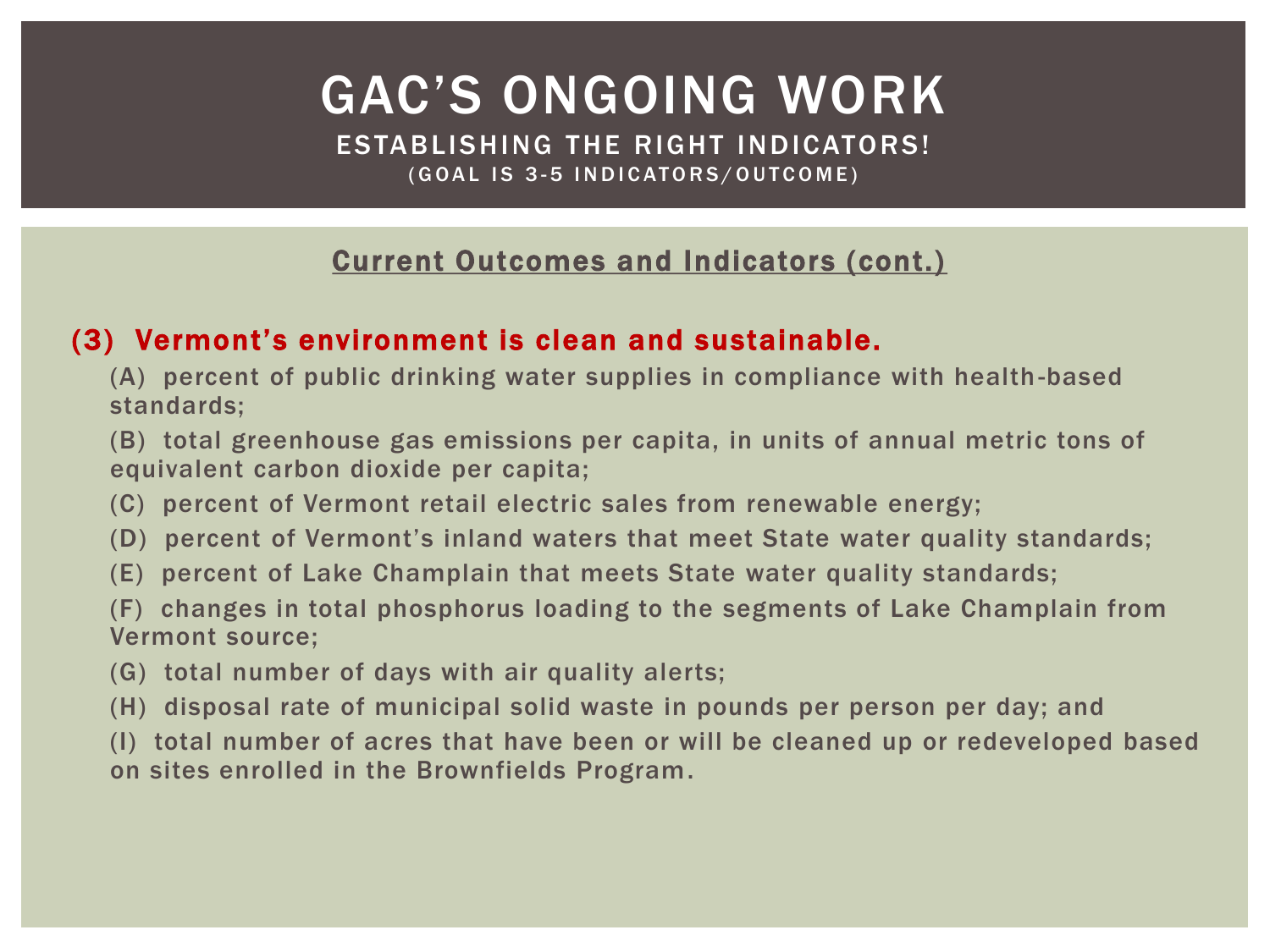ESTABLISHING THE RIGHT INDICATORS! (GOAL IS 3-5 INDICATORS/OUTCOME)

### Current Outcomes and Indicators (cont.)

### (4) Vermont is a safe place to live.

- (A) rate of petitions granted for relief from domestic abuse per 1,000 residents;
- (B) rate of violent crime per 1,000 crimes;
- (C) rate of sexual assault committed against residents per 1,000 residents;
- (D) recidivism rate;
- (E) incarceration rate per 100,000 residents; and
- (F) number of first-time entrants into the corrections system.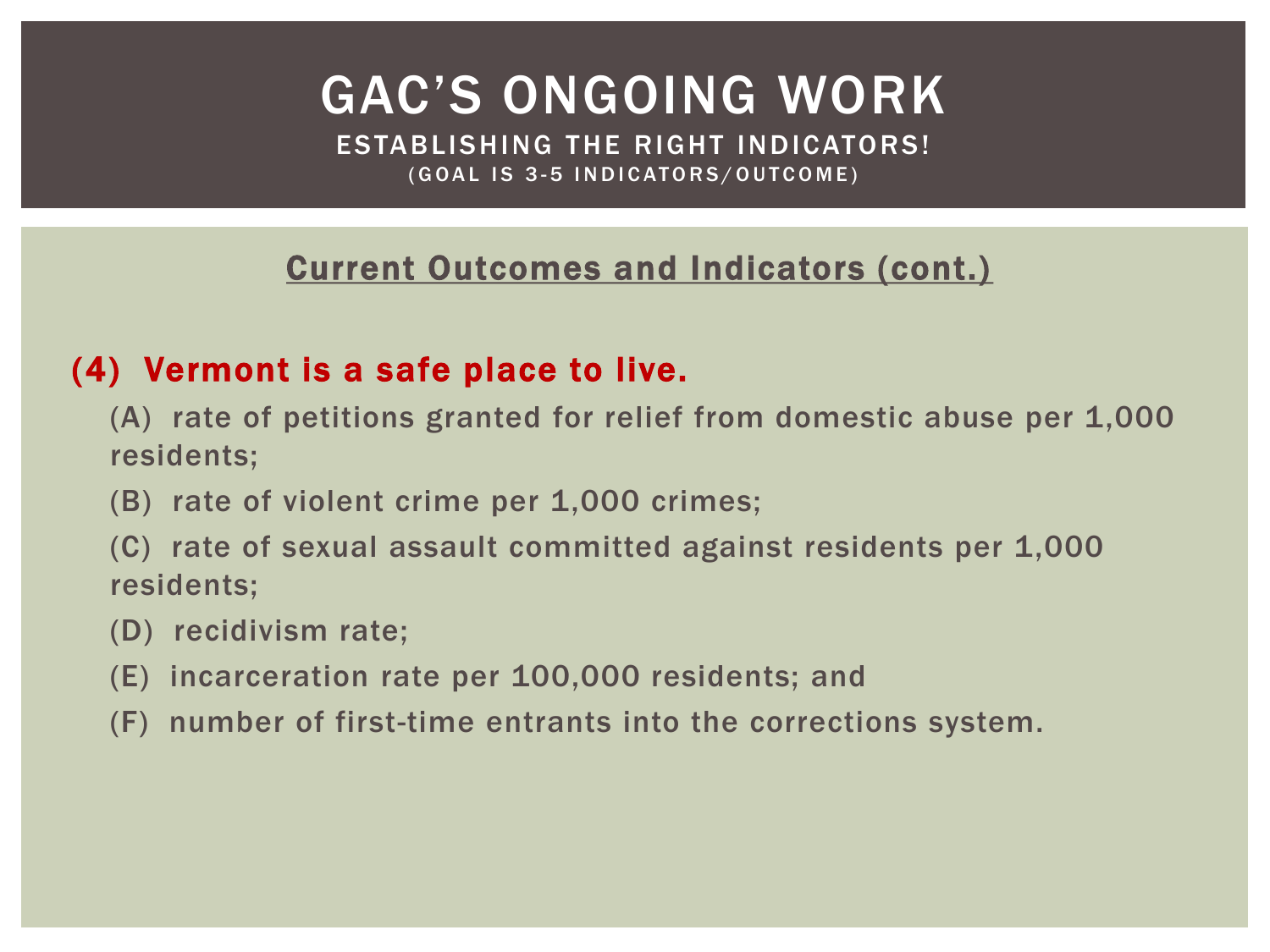ESTABLISHING THE RIGHT INDICATORS! (GOAL IS 3-5 INDICATORS/OUTCOME)

### Current Outcomes and Indicators (cont.)

### (5) Vermont's families are safe, nurturing, stable, and supported.

- (A) rate of substantiated reports of child abuse and neglect per 1,000 children;
- (B) rate of children and youth in out-of-home care per 1,000 children and youth;
- (C) rate of reports of abuse, neglect, and/or exploitation of vulnerable adults recommended for substantiation per 1,000 vulnerable adults;
- (D) percent of residents living in housing they can afford; and
- (E) percent of Vermont households with food insecurity [*placeholder*].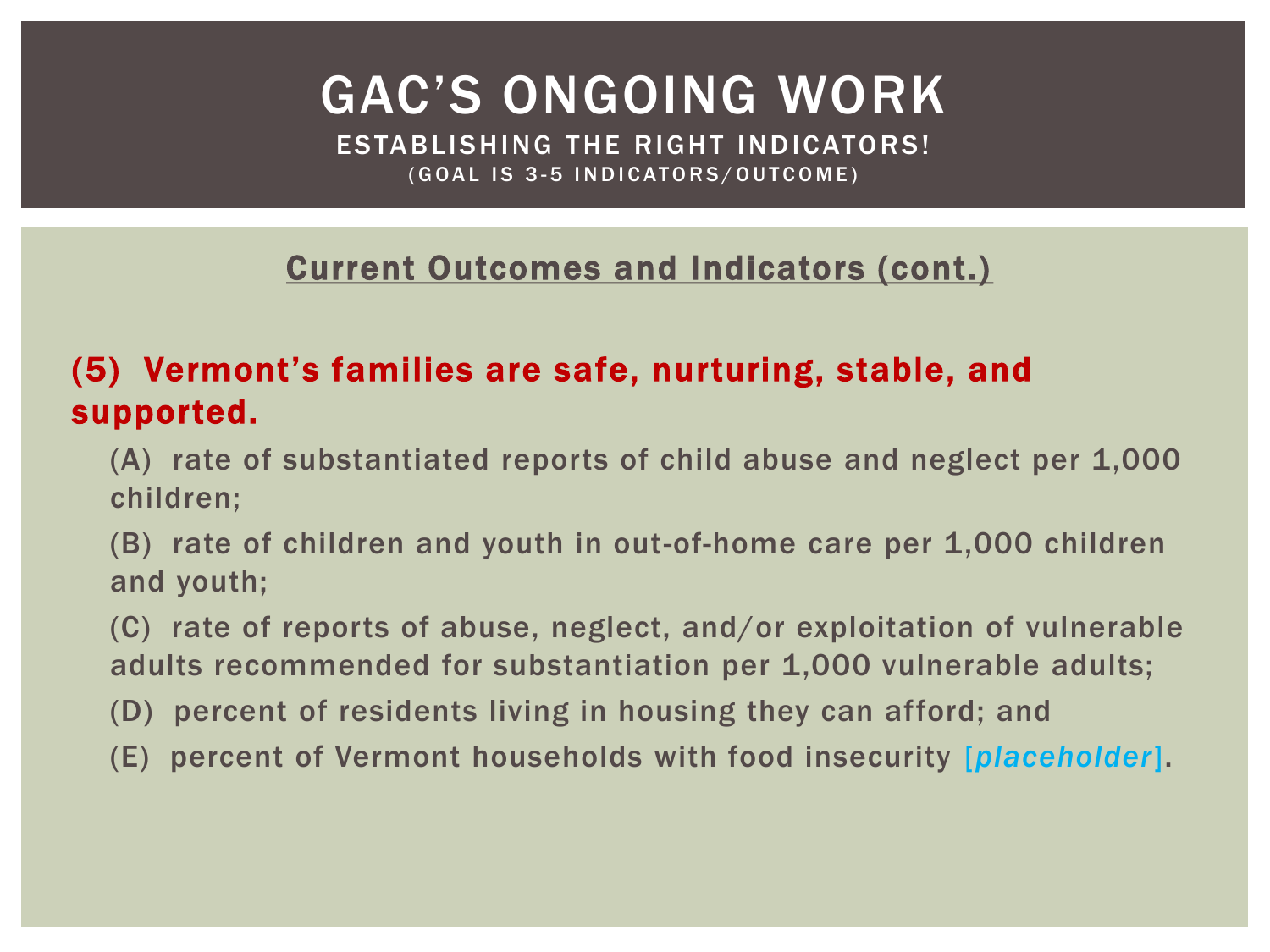#### ESTABLISHING THE RIGHT INDICATORS! (GOAL IS 3-5 INDICATORS/OUTCOME)

#### **Current Outcomes and Indicators (cont.)**

#### (6) Vermont's children and young people achieve their potential.

- (i) percent of women who receive first trimester prenatal care;
- (ii) percent of live resident births that are preterm (less than 37 weeks);
- (iii) rate of infant mortality per 1,000 live births; and
- (iv) percent of children age 19–35 months receiving recommended vaccines.
- (v) percent of children ready for school in all four domains of healthy development; and
- (vi) percent of children receiving child care subsidy attending high quality early childhood programs.
- (vii) rate of school attendance per 1,000 children;
- (viii) percent of children below the basic level of fourth grade reading achievement under State standards; and
- (ix) rate of high school graduations per 1,000 high school students.
- $(x)$  rate of pregnancy per 1,000 females age 15-17;
- (xi) rate of pregnancy per 1,000 females age 18–19;
- (xii) percent of adolescents in grades 9–12 who smoke cigarettes;
- (xiii) percent of adolescents in grades 9–12 who used marijuana in the past 30 days;
- (xiv) percent of adolescents age 12–17 binge drinking in the past 30 days;
- (xv) number of youths ages 17 and younger found delinquent by Family Court;
- (xvi) number of youths age 17 and younger who are under the supervision of the Department of Corrections;

(xvii) percent of adolescents age  $12 - 21$  who are enrolled in Medicaid and had one or more well-care visits with a primary care provider or OB/GYN during the measurement year; and

- (xviii) percent of adolescents in grades 9–12 who had a suicide attempt that required medical attention.
- (xix) percent of high school seniors with plans for education, vocational training, or employment;
- (xx) percent of graduating high school seniors who continue their education within six months of graduation;

(xxi) percent of students who graduated with a regular high school diploma and enrolled in postsecondary education within 16 months after high school graduation;

(xxii) percent of students who graduated with a regular high school diploma and enrolled in postsecondary education within 16 months after high school graduation, and persisted in postsecondary education for at least three semesters within two academic school years; and

(xxiii) percent of students who graduated with a regular high school diploma and enrolled in postsecondary education within 16 months after high school graduation, and graduated from an institution of higher education within six academic school years .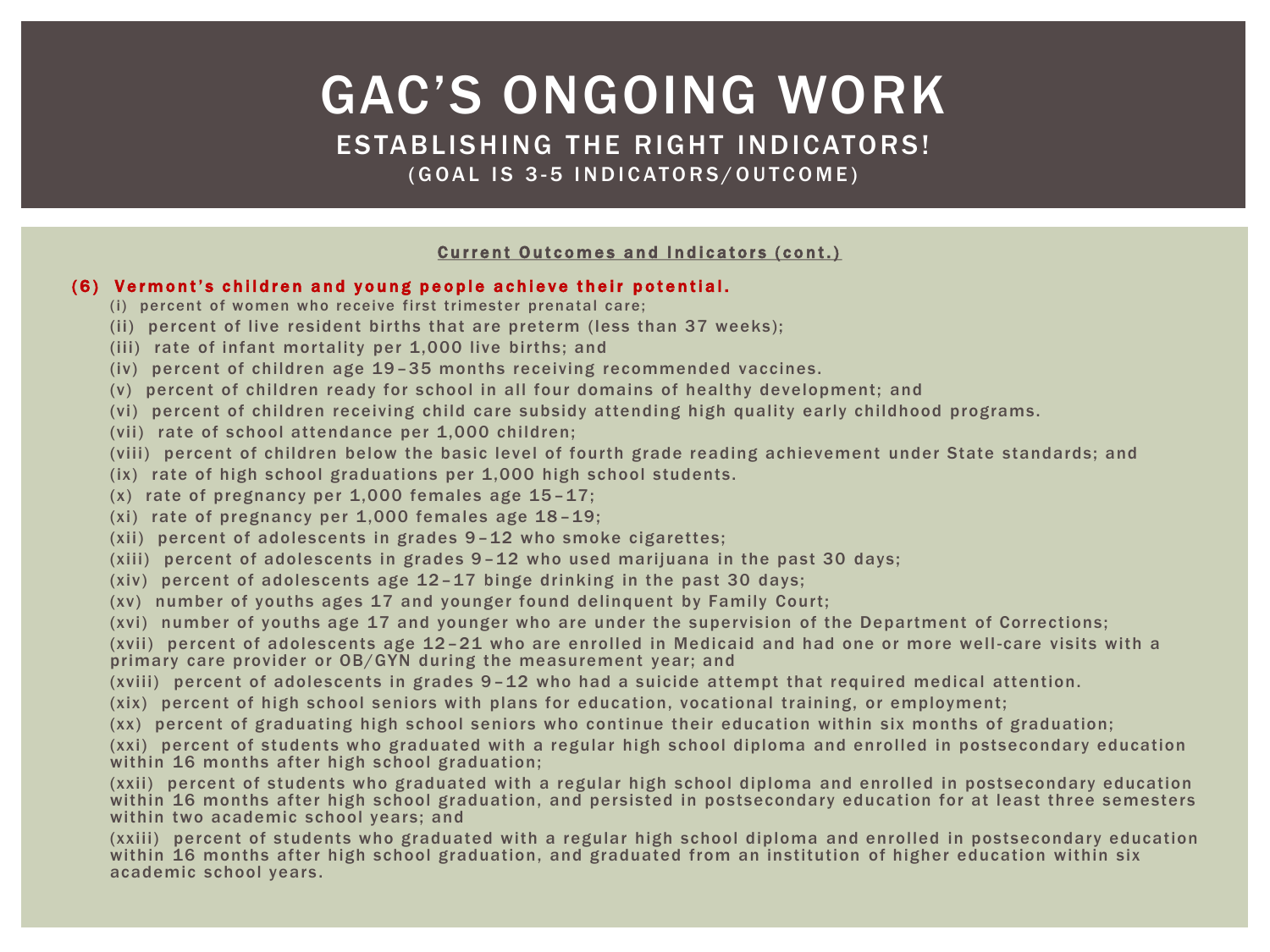ESTABLISHING THE RIGHT INDICATORS! (GOAL IS 3-5 INDICATORS/OUTCOME)

Current Outcomes and Indicators (cont.)

(7) Vermont's elders live with dignity and in settings they prefer.

(A) employment rate of people age 65 years and older.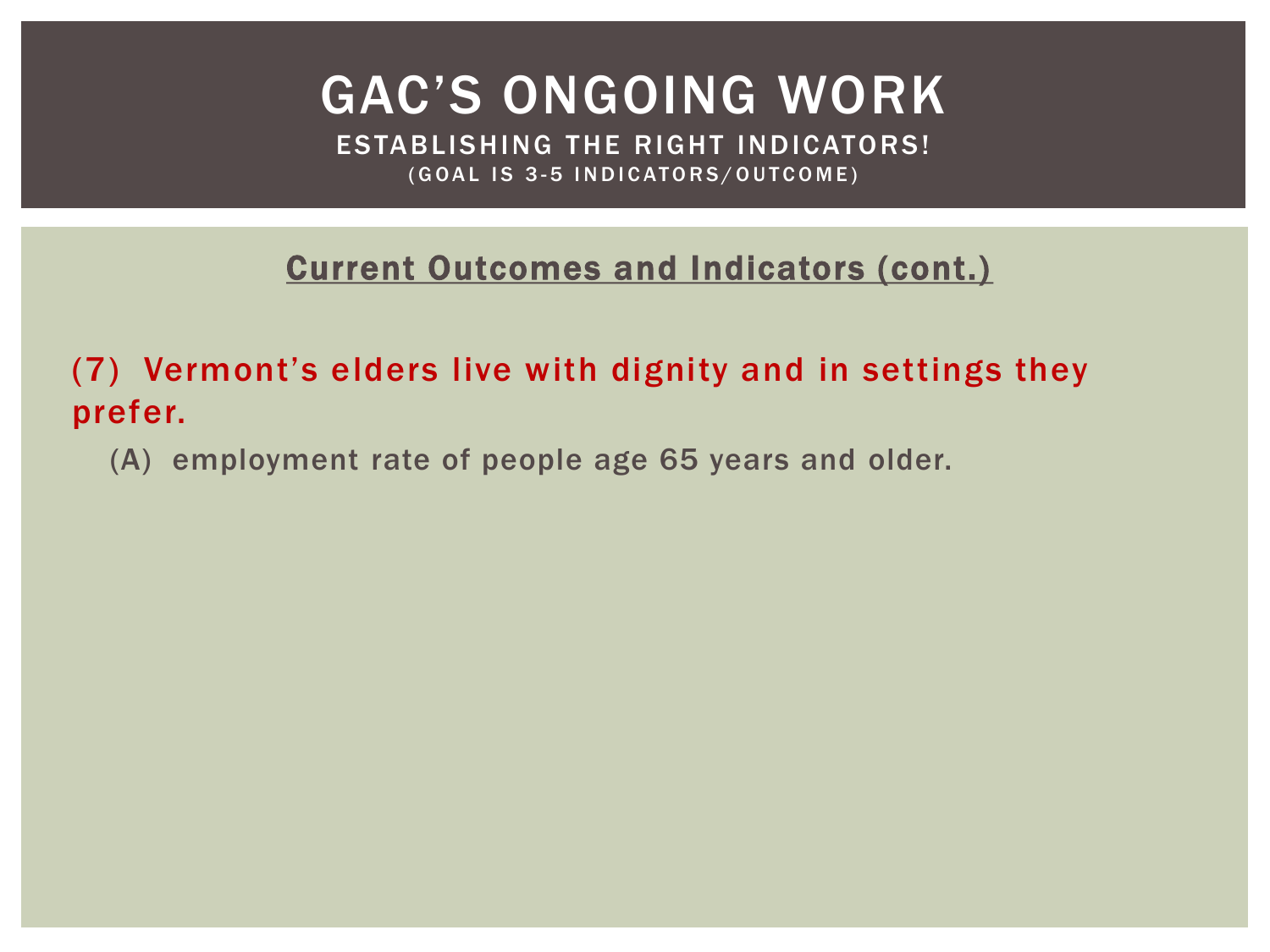ESTABLISHING THE RIGHT INDICATORS! (GOAL IS 3-5 INDICATORS/OUTCOME)

Current Outcomes and Indicators (cont.)

(8) Vermonters with disabilities live with dignity and in settings they prefer.

(A) employment rate of people with disabilities who are of working age.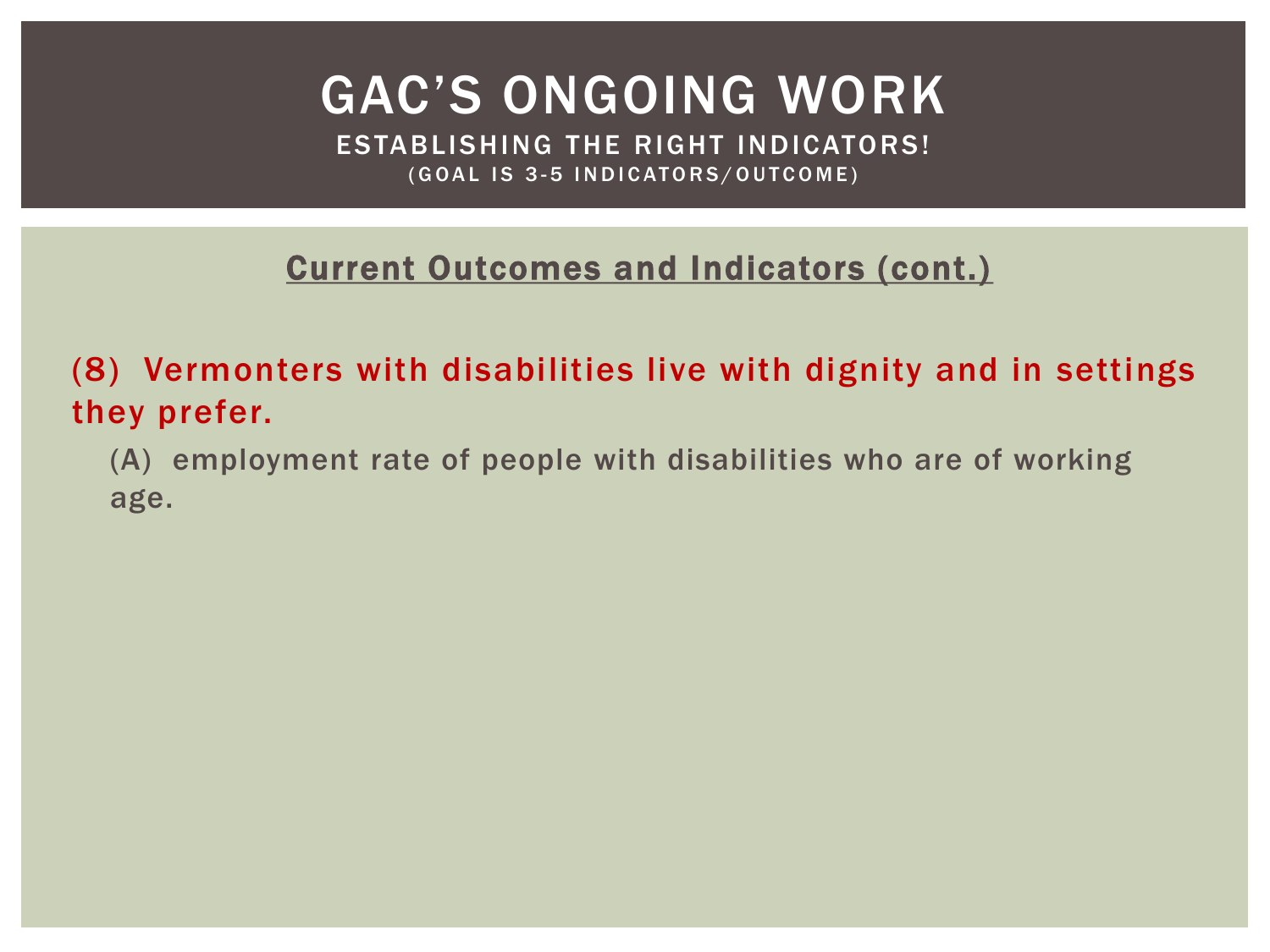ESTABLISHING THE RIGHT INDICATORS! (GOAL IS 3-5 INDICATORS/OUTCOME)

#### Current Outcomes and Indicators (cont.)

#### (9) Vermont has open, effective, and inclusive government.

(A) percent of State employees participating in the voluntary employment engagement survey who responded that:

- (i) they are satisfied overall with their job;
- (ii) they would recommend the State as a great place to work;
- (iii) they are encouraged to share ideas on efficiency;
- (iv) their supervisor regularly provides timely and useful feedback; and
- (v) their performance evaluations are completed annually;
- (B) percent of State employees who voluntarily leave State service;
- (C) percent of registered voters voting in the general election;
- (D) percent of State contracts that include performance measures;
- (E) percent of grants awarded that include performance measures;
- (F) number of LEAN events successfully completed;

(G) percent of juvenile abuse and neglect cases disposed or otherwise resolved within established time frame of 98 days;

(H) percent of criminal felony cases disposed or otherwise resolved within established time frame of six months (180 days); and

(I) percent of criminal misdemeanor cases disposed or otherwise resolved within established time frame of four months (120 days).